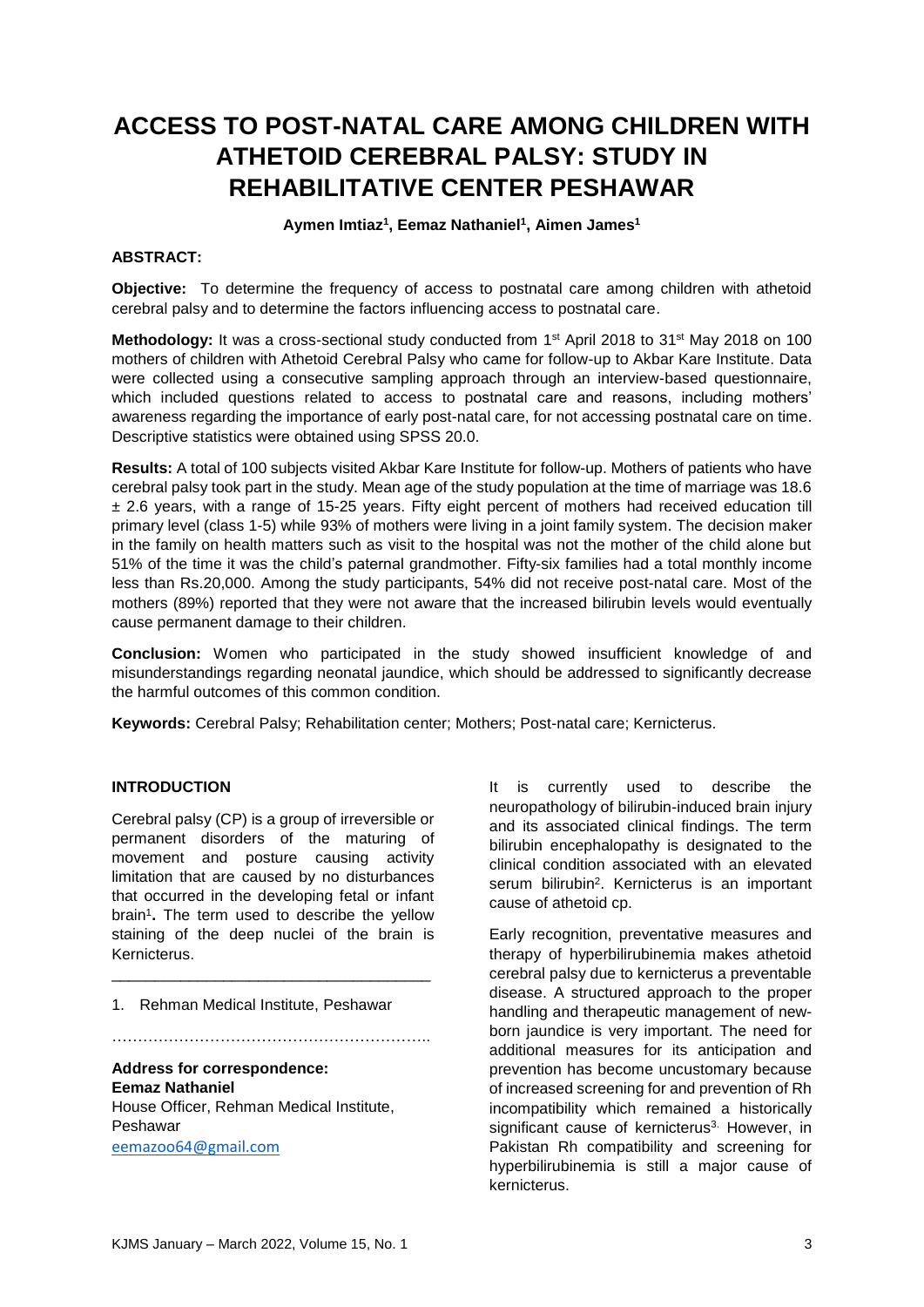The American academy of paediatricians or AAP guidelines for the management of neonate jaundice was expected to eliminate sever hyperbilirubinemia. In Pakistan and other developing countries little to no data is available regarding the incidence and prevalence of kernicterus.

It is very important to understand why the incidence of kernicterus causing CP is so high in our country and what can be done to reduce it.

Because it is a burden on parents and the community and poses a public health concern, there is a need for development of strategies and additional protocol for its prevention.

Research on this subject will further emphasize the need for surveillance to describe a population that is at risk, much like identifying a population with diabetes, and generation of reliable data on the prevalence of severe neonatal hyperbilirubinemia which will help to create simpler ways that it can be prevented and controlled simply by screening and or creating awareness among mothers.

It will also allow us to understand how we can apply AAP recommended universal systemic approach to management of newborn jaundice in our developing country in the most efficient way.

This will reduce incidence of sever hyperbilirubinemia using different methods to create awareness and encourage mothers to seek post-natal care on time.

The generation of reliable data on the incidence and prevalence of severe neonatal hyperbilirubinemia and its disastrous outcomes are essential to organization, execution and evaluation of intervention including public policy and educational programs to help create awareness and prevent adverse outcomes.

A study in Denmark from 1994-2002 showed that only 8 cases of kernicterus were reported for those years, whereas no cases had been reported 20 years prior. After the report, from 2002-2005, a more attentive attitude was used to approach the management of newborn jaundice and no more cases were reported in Denmark ever since<sup>4</sup> .

The objectives of this study are to determine the frequency of access to postnatal care services, the factors influencing it and to establish the knowledge of mothers about the benefits of seeking postnatal care early.

## **MATERIALS & METHODS**

It was a cross-sectional study conducted at a pediatric rehabilitative center Akbar Kare institute (AKI) in Hayatabad, Peshawar, Khyber Pakhtunkhwa. The duration of the study was 2 months, from 1<sup>st</sup> April to 31<sup>st</sup> May 2018. The population was children with Athetoid Cerebral Palsy whose mothers gave informed consent to participate in the study. An interview-based questionnaire was used. The questionnaire contained 21 questions including both open ended and close ended questions. A verbal consent was taken from all the respondents before the interview began and they were informed of the professional secrecy that would be maintained. Postnatal care was defined as the care given to the newborn baby after the birth and for the first six weeks of life.

Consecutive sampling technique was used to gather data. Data were collected from those mothers who visited AKI during the study period and consented to take part in the study. SPSS version 20.0 was used for data analysis. Frequencies were determined in terms of percentages and presented in the form of table and graph.

#### **Results:**

A total of 100 subjects visited AKI for follow-up. Table 1 shows the demographic parameters of the study population (n=100).

| Mother age when married, Mean±SD                       | $18.6 \pm 2.6$ |  |
|--------------------------------------------------------|----------------|--|
| Mother age when 1 <sup>st</sup> baby was born, Mean±SD | 19.9           |  |
| Educational Status of Mother, No. (%)                  |                |  |
| <b>Primary Education</b>                               | 58 (58%)       |  |
| <b>Higher Secondary Education</b>                      | 32 (32%)       |  |
| University                                             | 10 (10%)       |  |
| Gender of the affected Child, No. (%)                  |                |  |

#### **Table 1: Demographics parameters of study population (n=100)**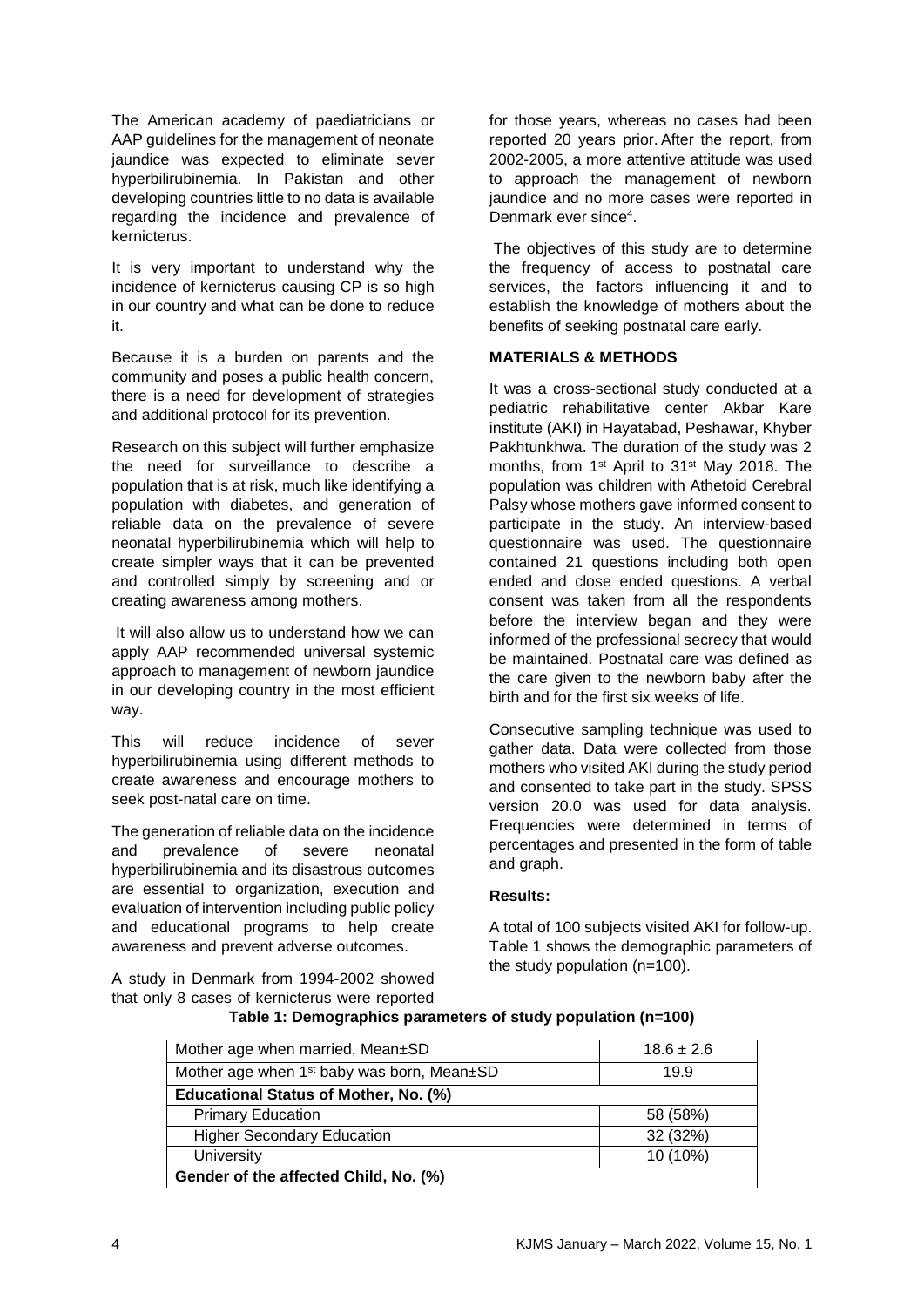| Male                              | 42 (42%) |
|-----------------------------------|----------|
| Female                            | 58 (58%) |
| <b>Family System</b>              |          |
| Joint                             | 93 (93%) |
| Single                            | 07 (07%) |
| Decision maker, No. (%)           |          |
| Mother                            | 2(2%)    |
| Father                            | 41 (41%) |
| <b>Paternal Grandfather</b>       | 6(6%)    |
| <b>Paternal Grandmother</b>       | 51 (51%) |
| Total monthly Income, No. (%)     |          |
| 10,000 - 20,000/-                 | 56 (56%) |
| $> 21,000/-$                      | 44 (44%) |
| Post Natal Care received, No. (%) |          |
| Yes                               | 46 (46%) |
| No                                | 54 (54%) |

A total of 54 mothers did not visit any hospital facility for any post-natal care. Most (89%) mothers said that they were not aware about the effects of jaundice on neurological development of the baby. Unavailability of the post-natal care services in the area they are living was the reason in 6% cases. The remaining had financial problems.



**Figure 1: Comparison of the causes for not visiting any hospital facility.**

Of the 46 mothers who visited hospital to avail post-natal care services, majority received health care advise from Lady Health Visitor (84.8%). Gynecologist and mid-wife also provided post-natal care to 8.7% and 6.5 percent children, respectively.

#### **DISCUSSION**

This study was done to determine the frequency of post-natal care, the factors influencing postnatal care services and to establish the knowledge of mothers about the

benefits of seeking postnatal. To our knowledge this is the first study done in Pakistan that focused on athetoid cerebral palsy in rehabilitative centers in Peshawar. While other countries have researched on athetosis as a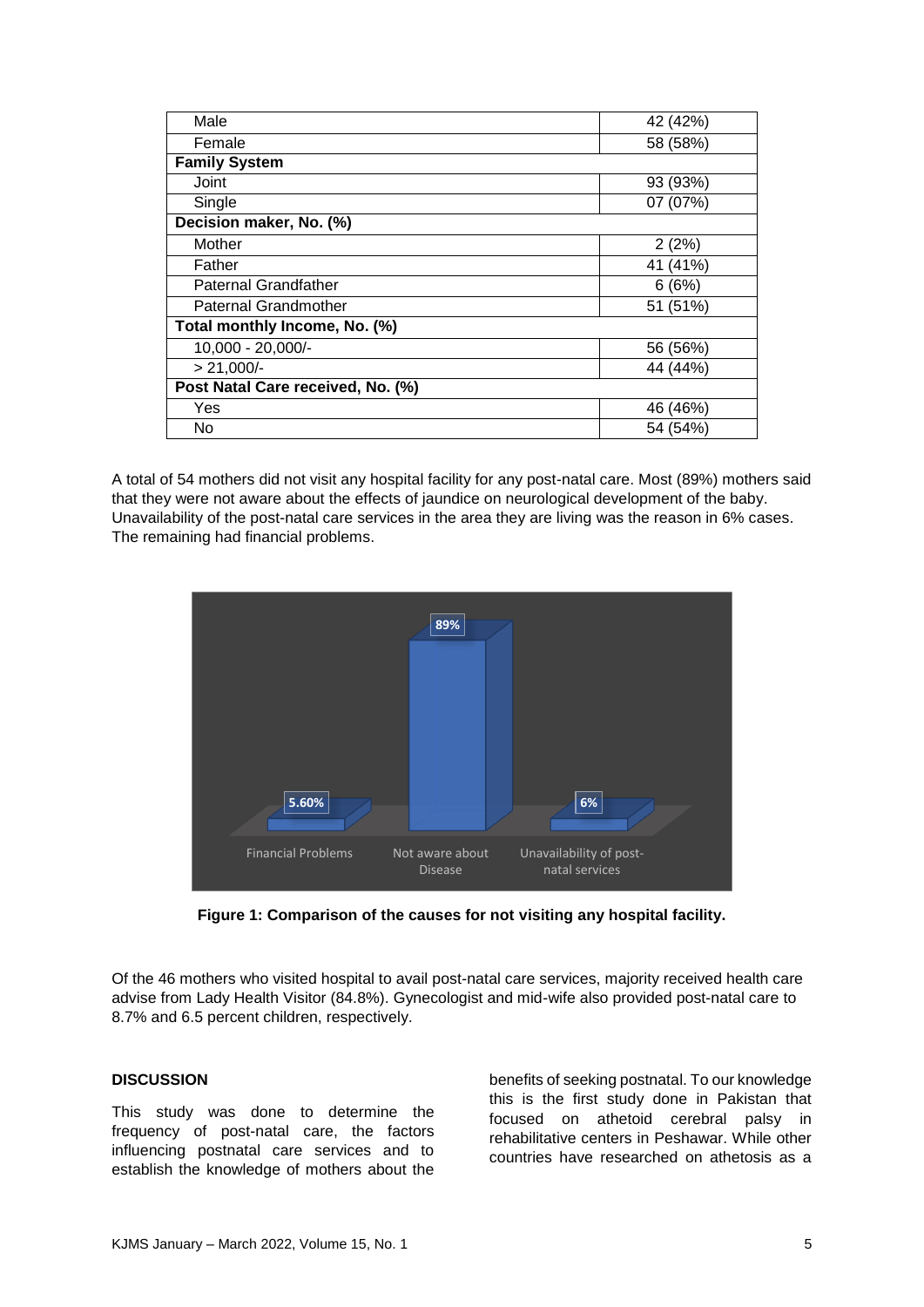preventable disease no proper study has been done in Pakistan regarding this.

A total number of 100 subjects visited AKI during the study period. Most (54%) of children did not receive post-natal care. The mean age of the study population at the time of marriage was  $18.6 \pm 2.6$  years, with a range of 15-25 years. Consanguineous marriage and early marriage were found to be the significant risk factors in a study conducted amongst Turkish children with CP<sup>5</sup> .

Fifty eight percent of mothers had received education till primary level (class 1-5). A study in India found that knowledge amongst parents about cerebral palsy was grossly insufficient and inadequate. A single public health session or educational lecture can significantly increase parental knowledge about multiple basic knowledge points about cerebral palsy<sup>6</sup>.

Our study found that 93% of mothers were living in a joint family system and only 7% lived as a separate family unit. The decision maker in the family on health matters such as visit to the hospital was not the mother of the child alone but 51% of the time it was the child's paternal grandmother. The mother did not have a say in her child's health, and this may have led to the delay in seeking post-natal care on time, eventually leading to the development of athetoid cerebral palsy.

Majority of the families (56%) had a total monthly income less than Rs.20,000. A study in Bangladesh showed that significantly greater stress levels were found in rural rather than in urban mothers of children with cerebral palsy. To further highlight this, a significant association with land ownership was also found. Those who had at a maximum half an acre of land were more stressed than those who had more land<sup>7</sup>. This points out that rich families could afford a follow up after birth of child and poor families could not.

When asked if mothers knew prolonged jaundice could lead to brain damage, a striking 89% of mothers answered that they were not aware. A study in Lagos, Nigeria showed that only 25.6% participants gave a correct definition of neonatal jaundice<sup>8</sup>. Many of those who did not give a correct definition were from a lower socioeconomic background. In order to reduce significantly the devastating consequences of this common condition, the problem of insufficient and inadequate

knowledge about neonatal jaundice must be addressed .

Standard guidelines for evaluating and effectively treating jaundice in term babies include follow-up of all babies for jaundice, monitoring several laboratory tests in which it is discovered to have early jaundice or bilirubin levels more than 12-13 mg/dL, using phototherapy to try to maintain serum bilirubin levels below 20 mg/dL, and exchange transfusions in babies in whom phototherapy fails, irrespective of the cause of the jaundice. When followed these guidelines are highly likely to lead to complete recovery and treatment of majority of jaundiced term infants because most jaundiced infants have no underlying illness or pathology<sup>9</sup>.

# **CONCLUSION**

The frequency of post-natal care was only 54%. Most of the mothers who did not avail post-natal care were not aware of the consequences of prolonged jaundice. We recommend improvement in female literacy and mass health education programs to scale back significantly the complications of this common and easily cured condition. If parent friendly policies and new guidelines with mandatory follow-up early after childbirth are implemented, there will be a significant decline in children suffering from athetoid cerebral palsy.

# **REFERENCES**

- 1. A report: the definition and classification of cerebral palsy April 2006. Developmental Medicine & Child Neurology, 2007;49:8-14.
- 2. Shapiro, S. Definition of the Clinical Spectrum of Kernicterus and Bilirubin-Induced Neurologic Dysfunction (BIND). Journal of Perinatology; 2004:25:54-59.
- 3. Bhutani, V., Johnson, L., Jeffrey Maisels, M., Newman, T., Phibbs, C., Stark, A. and Yeargin-Allsopp, M. Kernicterus: Epidemiological Strategies for Its Prevention through Systems-Based Approaches. Journal of Perinatology; 2004:24(10):650-662.
- 4. Ebbesen, F. Recurrence of kernicterus in term and near-term infants in